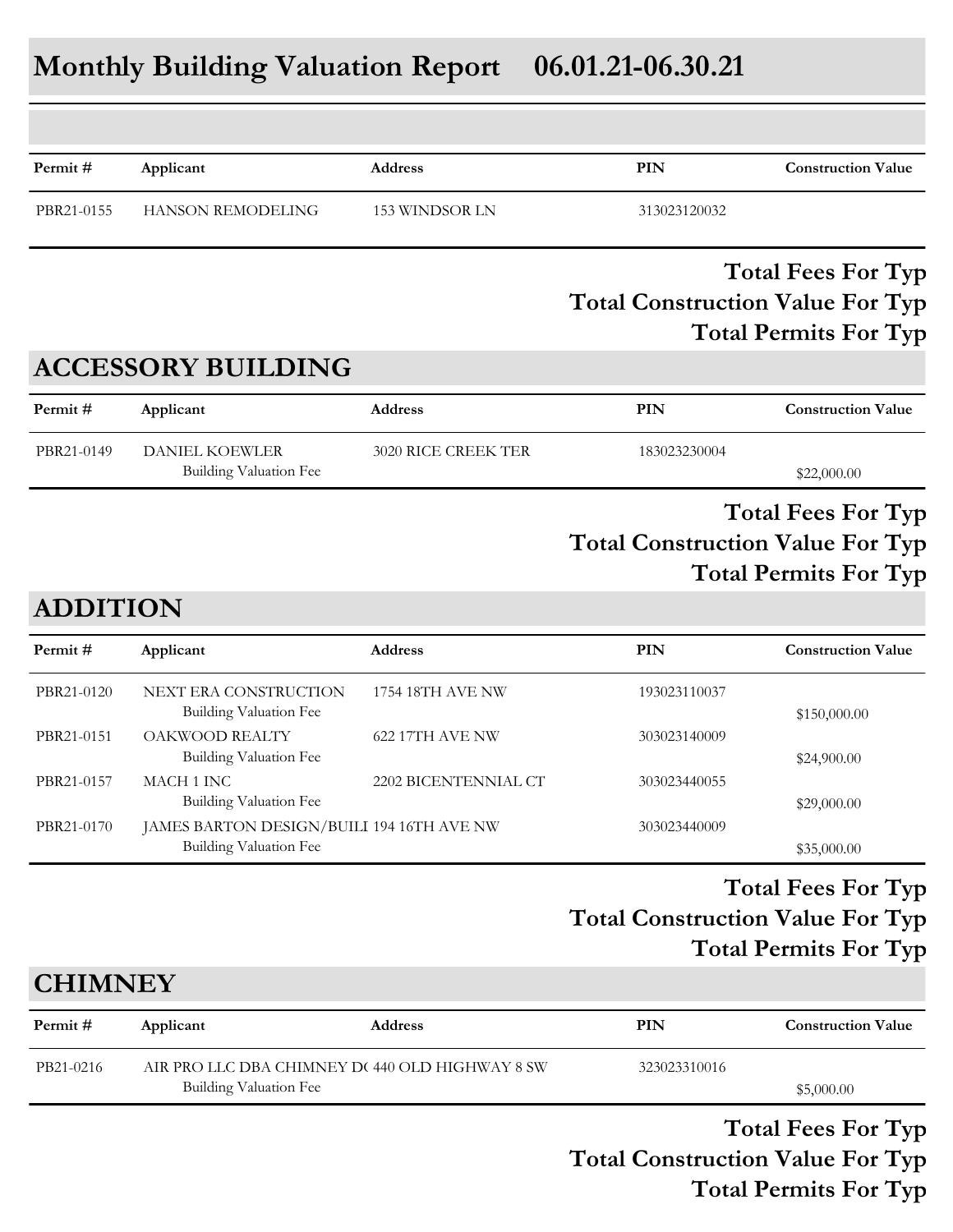# **COMMERCIAL**

| Permit#   | Applicant               | <b>Address</b>                                 | <b>PIN</b>   | <b>Construction Value</b> |
|-----------|-------------------------|------------------------------------------------|--------------|---------------------------|
| PE21-0235 |                         | LAKETOWN ELECTRIC CORPO 1168 SILVER LAKE RD NW | 193023340049 |                           |
| PE21-0241 | WALLRAFF ELECTRIC CO    | 475 OLD HWY 8 NW                               | 293023420038 |                           |
| PE21-0242 | WALLRAFF ELECTRIC CO    | 475 OLD HWY 8 NW                               | 293023420038 |                           |
| PE21-0243 | WALLRAFF ELECTRIC CO    | 475 OLD HWY 8 NW                               | 293023420038 |                           |
| PE21-0257 | <b>COLLINS ELECTRIC</b> | 221 SILVER LAKE RD NW                          | 303023430019 |                           |
|           |                         |                                                |              |                           |

### **Total Construction Value For Typ Total Fees For Typ Total Permits For Typ**

# **COMMERCIAL MECHANICAL**

| Permit #  | Applicant                                     | <b>Address</b>   | PIN          | <b>Construction Value</b> |
|-----------|-----------------------------------------------|------------------|--------------|---------------------------|
| PM21-0210 | METRO SHEET METAL, INC.                       | 475 OLD HWY 8 NW | 293023420038 |                           |
| PM21-0213 | TWIN CITY HEATING AND AIR 2599 MISSISSIPPI ST |                  | 183023310004 |                           |
| PM21-0227 | SEASONAL CONTROL MDI                          | 1463 1ST AVE NW  | 213023230005 |                           |

#### **Total Construction Value For Typ Total Fees For Typ Total Permits For Typ**

# **DECK**

| Applicant                     |                                                         | <b>PIN</b>                                                                                                                                             | <b>Construction Value</b> |
|-------------------------------|---------------------------------------------------------|--------------------------------------------------------------------------------------------------------------------------------------------------------|---------------------------|
| <b>MN LAKES</b>               | 106 30TH AVE NW                                         | 303023330050                                                                                                                                           |                           |
|                               |                                                         |                                                                                                                                                        | \$2,478.54                |
| VOYAGER SIDING INC            | 1799 VALERIE LN                                         | 193023220040                                                                                                                                           |                           |
|                               |                                                         |                                                                                                                                                        | \$16,000.00               |
|                               |                                                         | 183023430033                                                                                                                                           |                           |
| <b>Building Valuation Fee</b> |                                                         |                                                                                                                                                        | \$30,000.00               |
| MB ENTERPRISES LLC            | 1420 15TH ST NW                                         | 203023230048                                                                                                                                           |                           |
| <b>Building Valuation Fee</b> |                                                         |                                                                                                                                                        | \$20,000.00               |
|                               |                                                         | 193023220048                                                                                                                                           |                           |
| <b>Building Valuation Fee</b> |                                                         |                                                                                                                                                        | \$10,000.00               |
|                               |                                                         | 1363M05000                                                                                                                                             |                           |
| Building Valuation Fee        |                                                         |                                                                                                                                                        | \$700.00                  |
| <b>CHARLES R FINLEY JR</b>    | 1900 29TH AVE NW                                        | 183023330008                                                                                                                                           |                           |
| Building Valuation Fee        |                                                         |                                                                                                                                                        | \$4,000.00                |
| DREAMODEL INC                 | 1900 RUSH LAKE TRL #118                                 | 173023440023                                                                                                                                           |                           |
| <b>Building Valuation Fee</b> |                                                         |                                                                                                                                                        | \$2,500.00                |
| Yohannes Ketema               | <b>1155 ROSE LN</b>                                     |                                                                                                                                                        |                           |
| <b>Building Valuation Fee</b> |                                                         |                                                                                                                                                        | \$2,000.00                |
|                               | <b>Building Valuation Fee</b><br>Building Valuation Fee | <b>Address</b><br>S & P CONSTRUCTION OF ST PA 2050 GREENVIEW DR<br>GRUNDSTROM CONSTRUCTIOI 1679 STINSON BLVD<br>RUFINO GERARDO VELASQUE 1501 MOONEY DR | 203023340117              |

**Total Construction Value For Typ Total Fees For Typ**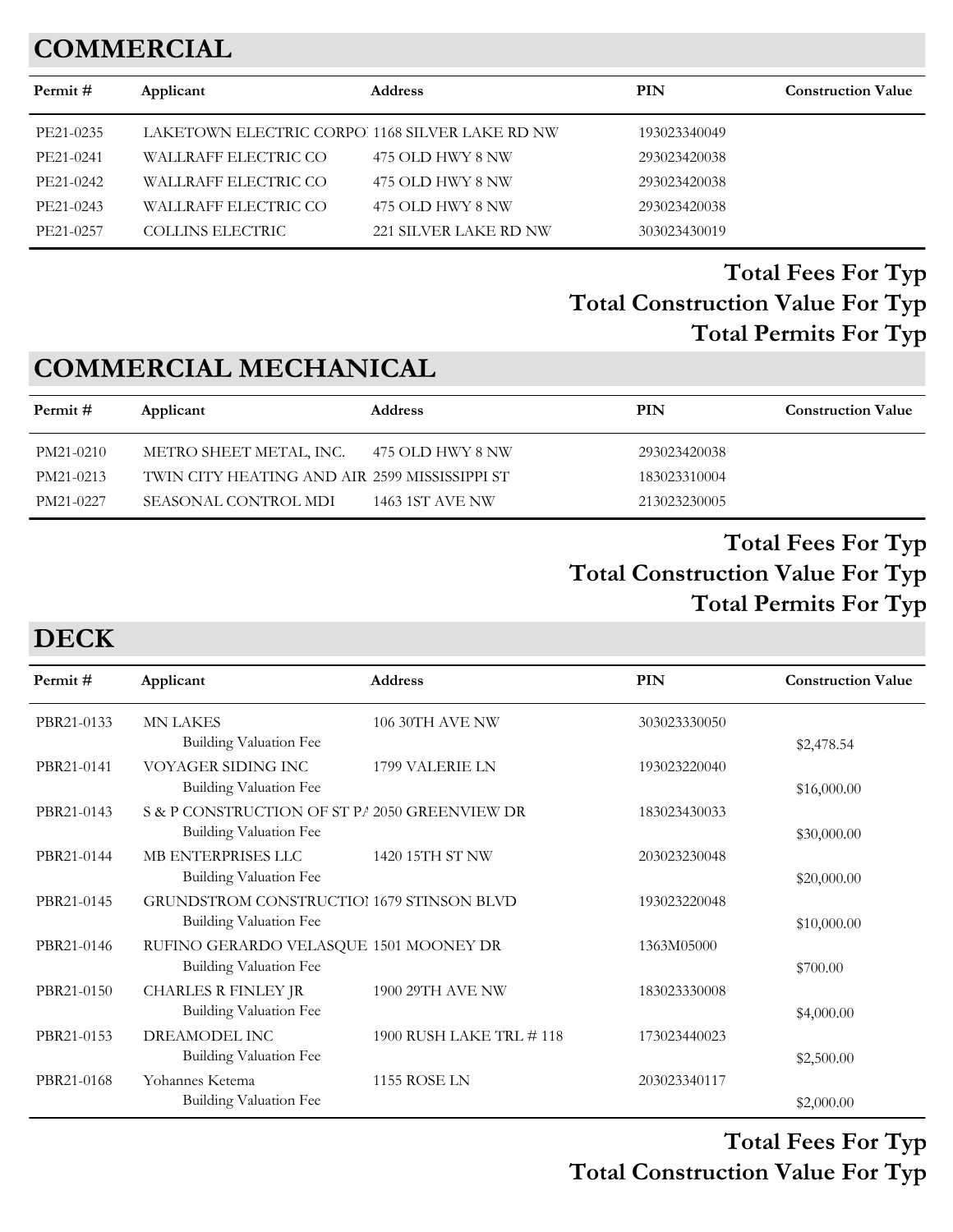# Total Permits For Typ

|                        | <b>DEMOLITION</b>                                                          |                                              |                                         |                                                           |
|------------------------|----------------------------------------------------------------------------|----------------------------------------------|-----------------------------------------|-----------------------------------------------------------|
| Permit#                | Applicant                                                                  | <b>Address</b>                               | PIN                                     | <b>Construction Value</b>                                 |
| PD21-0003              | COMMERCIAL SYSTEMS LLC                                                     | <b>1411 1ST AVE NW</b>                       | 213023230007                            |                                                           |
|                        |                                                                            |                                              | <b>Total Construction Value For Typ</b> | <b>Total Fees For Typ</b><br><b>Total Permits For Typ</b> |
| <b>DRAIN TILE</b>      |                                                                            |                                              |                                         |                                                           |
| Permit#                | Applicant                                                                  | <b>Address</b>                               | PIN                                     | <b>Construction Value</b>                                 |
| PB21-0191              | STANDARD WATER CONTROL 1909 19TH TER NW<br><b>Building Valuation Fee</b>   |                                              | 183023440040                            | \$4,255.00                                                |
|                        |                                                                            |                                              | <b>Total Construction Value For Typ</b> | <b>Total Fees For Typ</b><br><b>Total Permits For Typ</b> |
| <b>EGRESS</b>          |                                                                            |                                              |                                         |                                                           |
| Permit#                | Applicant                                                                  | <b>Address</b>                               | PIN                                     | <b>Construction Value</b>                                 |
| PBR21-0156             | <b>EGRESS BY ERICSON</b><br><b>Building Valuation Fee</b>                  | 1570 18TH AVE NW                             | 193023140033                            | \$1,000.00                                                |
|                        |                                                                            |                                              | <b>Total Construction Value For Typ</b> | <b>Total Fees For Typ</b><br><b>Total Permits For Typ</b> |
|                        | <b>FIRE SPRINKLER</b>                                                      |                                              |                                         |                                                           |
| Permit#                | Applicant                                                                  | Address                                      | PIN                                     | <b>Construction Value</b>                                 |
| PF21-0040<br>PF21-0043 | <b>ESCAPE FIRE PROTECTION</b><br><b>ESCAPE FIRE PROTECTION</b>             | 475 OLD HIGHWAY 8 NW<br>475 OLD HIGHWAY 8 NW | 293023420004<br>293023420004            |                                                           |
|                        |                                                                            |                                              | <b>Total Construction Value For Typ</b> | <b>Total Fees For Typ</b><br><b>Total Permits For Typ</b> |
|                        | <b>FOUNDATION</b>                                                          |                                              |                                         |                                                           |
| Permit#                | Applicant                                                                  | Address                                      | PIN                                     | <b>Construction Value</b>                                 |
| PBR21-0147             | CORNERSTONE CONCRETE LL 241 WYNDHAM CIR W<br><b>Building Valuation Fee</b> |                                              | 303023340060                            | \$3,000.00                                                |

Total Fees For Typ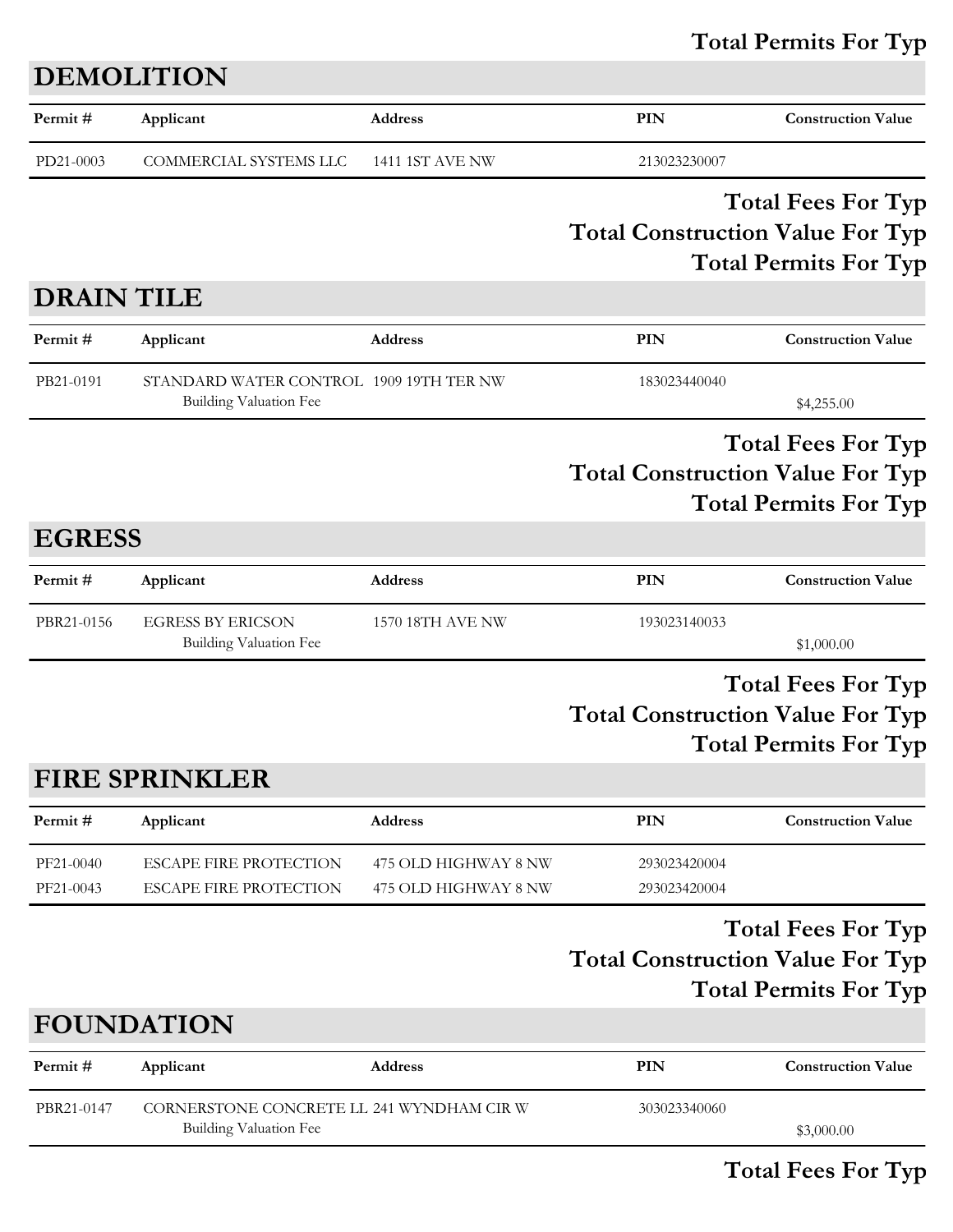### **Total Construction Value For Typ Total Permits For Typ**

| <b>IRRIGATION METER</b> |           |                                     |              |                           |  |
|-------------------------|-----------|-------------------------------------|--------------|---------------------------|--|
| Permit #                | Applicant | <b>Address</b>                      | PIN          | <b>Construction Value</b> |  |
| PP21-0164               |           | METROPOLITAN MECHANICAI 525 MAIN ST | 293023130059 |                           |  |

### **Total Construction Value For Typ Total Fees For Typ Total Permits For Typ**

# **MECHANICAL**

| Permit#   | Applicant                                       | Address                     | PIN          | <b>Construction Value</b> |
|-----------|-------------------------------------------------|-----------------------------|--------------|---------------------------|
| PM21-0175 | GV HEATING AND AIR                              | 1400 LONG LAKE RD           | 193023140112 |                           |
| PM21-0185 | STANDARD HTG & A/C CO                           | 1337 MISSISSIPPI ST         | 173023320026 |                           |
| PM21-0186 | AIR MECHANICAL                                  | 2553 EASTMAN DR NE          | 183023210030 |                           |
| PM21-0187 | SUMMIT HEATING & AIR                            | 2272 THORNDALE AVE          | 183023130023 |                           |
| PM21-0188 | MARSH HEATING AND AC                            | 1209 PECKS WOODS DR         | 193023330163 |                           |
| PM21-0189 | PROFESSIONAL MECHANICAL 66 14TH AVE SW          |                             | 323023220024 |                           |
| PM21-0190 | SEDGWICK HEATING & AC CO 2217 HERITAGE LN       |                             | 303023430048 |                           |
| PM21-0191 | REIBEL HEATING                                  | 2230 LEONA DR               | 183023240017 |                           |
| PM21-0192 | PROFESSIONAL MECHANICAL 2028 16TH TER NW        |                             | 193023120026 |                           |
| PM21-0194 | <b>IDEAL AIR LLC</b>                            | 2132 TIOGA BLVD             | 303023420077 |                           |
| PM21-0195 | APOLLO HTG / AFFORDABLE (1126 PIKE LAKE CIR     |                             | 203023330022 |                           |
| PM21-0196 | APOLLO HTG / AFFORDABLE ( 649 OLD HIGHWAY 8 NW  |                             | 293023130060 |                           |
| PM21-0197 | FIRESIDE HEARTH AND HOME 230 WINDSOR LN         |                             | 313023130021 |                           |
| PM21-0198 | BONFE'S PLUMBING, HEATING 2807 COUNTY ROAD HW   |                             | 183023210022 |                           |
| PM21-0199 | H <sub>2</sub> C INC                            | 2015 LONG LAKE RD           | 183023410048 |                           |
| PM21-0200 | JOEL SMITH HEATING AND A/ 721 3RD AVE NW        |                             | 293023110065 |                           |
| PM21-0201 | HOME ENERGY CENTER                              | 1693 PENINSULA DR           | 203023220040 |                           |
| PM21-0202 | SEDGWICK HEATING & AC CO 1810 26TH AVE NW       |                             | 183023340034 |                           |
| PM21-0203 | BONFE'S PLUMBING, HEATING 133 WINDSOR CT        |                             | 313023120113 |                           |
| PM21-0204 | SCHWANTES HEATING AND Al 2323 WALNUT CT N       |                             | 183023230075 |                           |
| PM21-0205 | KRINKIE HEATING & AIR                           | 948 11TH AVE NW             | 293023210035 |                           |
| PM21-0206 | TWIN CITY HEATING AND AIR 2701 17TH TER NW      |                             | 193023210032 |                           |
| PM21-0207 | RAY N WELTER HEATING CO 1475 1ST ST SW          |                             | 323023220104 |                           |
| PM21-0208 | GENZ RYAN PLUMBING & HEA 2215 INCA LN           |                             | 303023420036 |                           |
| PM21-0209 | AQUARIUS WATER CONDITION 1711 ROXANNA LN        |                             | 193023220018 |                           |
| PM21-0211 | JOEL SMITH HEATING AND A/ 610 KNIGHTS BRIDGE RD |                             | 203023430062 |                           |
| PM21-0212 | IDEAL AIR LLC                                   | 722 SILVER LAKE RD NW       | 303023210005 |                           |
| PM21-0214 | BWS PLUMBING, HEATING & A 2101 13TH ST NW       |                             | 193023420009 |                           |
| PM21-0215 | <b>IDEAL AIR LLC</b>                            | 720 SILVER LAKE RD          | 303023210005 |                           |
| PM21-0216 | FIRESIDE HEARTH AND HOME 360 WYNDHAM CIR E      |                             | 303023310021 |                           |
| PM21-0217 | MASSEY BERG LLC                                 | 2947 INNSBRUCK DR           | 193023320038 |                           |
| PM21-0218 | KRINKIE HEATING & AIR                           | <b>648 CLEVELAND AVE SW</b> | 323023440006 |                           |
|           |                                                 |                             |              |                           |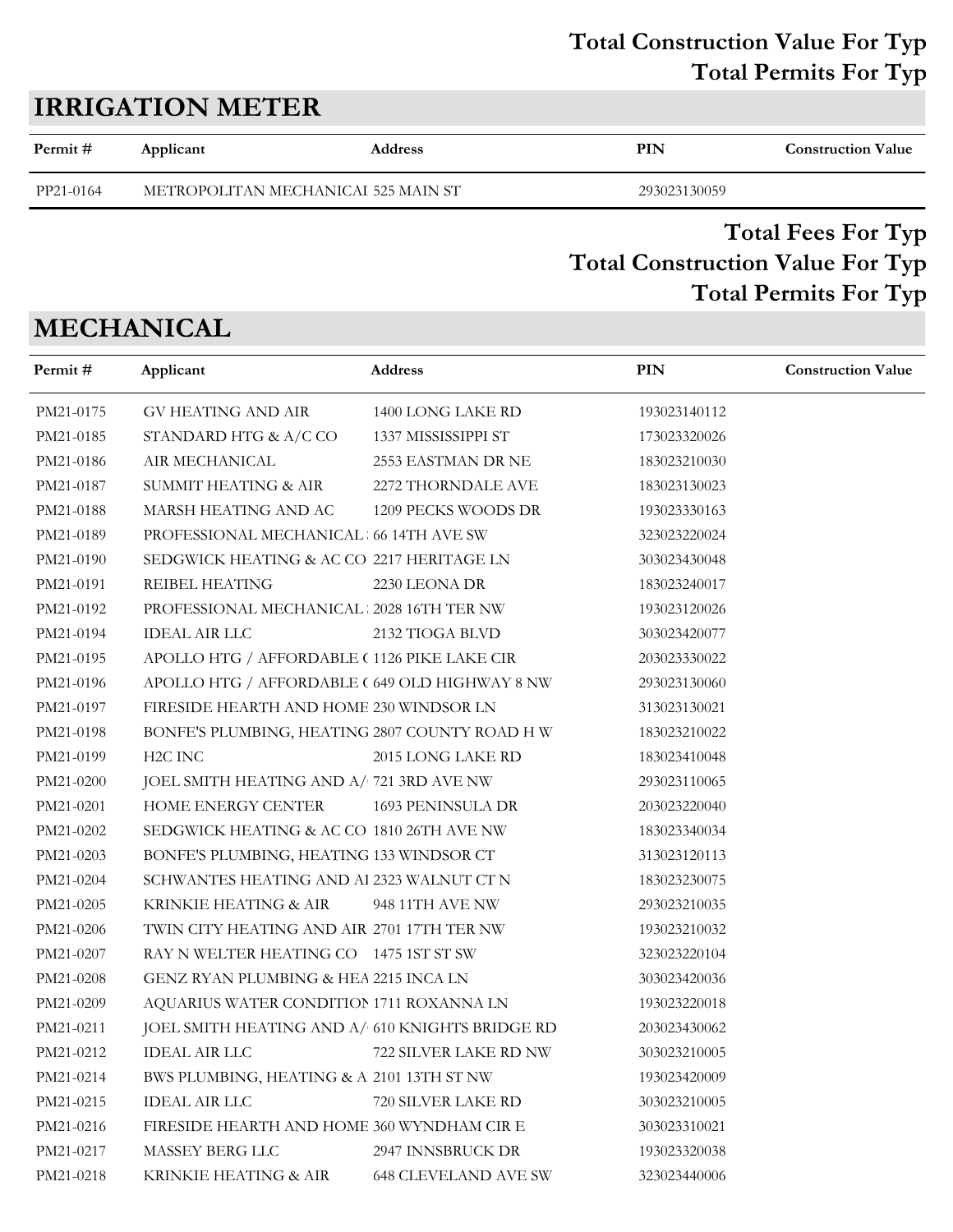| PM21-0219 | AQUARIUS WATER CONDITION 1500 25TH ST NW      |                        | 173023220038 |
|-----------|-----------------------------------------------|------------------------|--------------|
| PM21-0220 | THE SNELLING CO 1734 CHATHAM TER              |                        | 303023440080 |
| PM21-0221 | PROFESSIONAL MECHANICAL 3110 SEMINARY DR      |                        | 303023230019 |
| PM21-0222 | PROFESSIONAL MECHANICAL : 2375 17TH AVE NW    |                        | 183023140015 |
| PM21-0223 | TWIN CITY HEATING AND AIR 624 4TH AVE NW      |                        | 293023140133 |
| PM21-0224 | TROY D URDAHL                                 | 261 WEXFORD HEIGHTS DR | 303023340026 |
| PM21-0225 | KRINKIE HEATING & AIR 475 10TH AVE NW         |                        | 293023310015 |
| PM21-0226 | HERO PLUMBING HEATING & 651 DRIFTWOOD CT      |                        | 303023240027 |
| PM21-0228 | BLUE OX HEATING & AIR LLC 2051 RICE CREEK RD  |                        | 183023430002 |
| PM21-0229 | TWIN CITY HEATING AND AIR 1140 ROCKSTONE LN   |                        | 173023240017 |
| PM21-0230 | MARSH HEATING AND AC                          | 150 OAKWOOD DR         | 313023110076 |
| PM21-0231 | ERIC M GUTIERREZ                              | 617 MCCALLUM DR        | 323023330050 |
| PM21-0232 | STANDARD HTG & A/C CO 1960 18TH ST NW         |                        | 183023440065 |
| PM21-0233 | RAY N WELTER HEATING CO 2298 PLEASANT VIEW DR |                        | 183023230030 |
| PM21-0234 | HOMEWORKS PLUMBING HEA' 552 CONTINENTAL DR    |                        | 323023320008 |
| PM21-0235 | AIRICS HEATING & AIR CONDI 1051 THORNDALE AVE |                        | 193023430026 |
| PM21-0236 | BLUE OX HEATING & AIR LLC 577 17TH AVE NW     |                        | 303023140080 |
| PM21-0237 | APOLLO HTG / AFFORDABLE (153 WINDSOR LN       |                        | 313023120032 |
| PM21-0238 | BLUE OX HEATING & AIR LLC 1954 16TH ST NW     |                        | 193023110064 |
| PM21-0241 | G & H HEATING                                 | 860 2ND ST NW          | 293023340005 |

# **MISC**

| Permit#    | Applicant                                                            | <b>Address</b>         | PIN          | <b>Construction Value</b> |
|------------|----------------------------------------------------------------------|------------------------|--------------|---------------------------|
| PBR21-0078 | MINNESOTA RUSCO INC<br>Building Valuation Fee                        | <b>167 32ND AVE NW</b> | 303023330015 | \$7,700.00                |
| PBR21-0113 | STEPHANIE C HILLEMAN<br>Building Valuation Fee                       | 3160 TORCHWOOD DR      | 303023220007 | \$2,000.00                |
| PBR21-0128 | HOPE COMMUNITY CHURCH<br><b>Building Valuation Fee</b>               | 2455 LONG LAKE RD      | 173023220041 | \$750.00                  |
| PBR21-0134 | YOUR HOME IMPROVEMENT C 851 EMERALD CT<br>Building Valuation Fee     |                        | 293023220017 | \$5,900.00                |
| PBR21-0140 | EMILY TURNER DANIEL TURN. 2190 SILVER LN<br>Building Valuation Fee   |                        | 313023140134 | \$1,500.00                |
| PBR21-0148 | GREAT LAKES WINDOW SIDIN 478 10TH AVE NW<br>Building Valuation Fee   |                        | 293023310019 | \$10,000.00               |
| PBR21-0152 | <b>CREATIVE CONCRETE INC</b><br>Building Valuation Fee               | 596 10TH AVE SW        | 323023310054 | \$2,160.00                |
| PBR21-0163 | BECKER BUILDING & REMODE 1801 LONG LAKE RD<br>Building Valuation Fee |                        | 183023440079 | \$8,500.00                |
| PBR21-0166 | JACK PIXLEY SWEEPS<br>Building Valuation Fee                         | <b>110 19TH AVE SW</b> | 313023110086 | \$12,000.00               |
| PBR21-0169 | A STEP BEYOND BUILDING & I 1475 2ND ST SW<br>Building Valuation Fee  |                        | 323023220084 | \$20,000.00               |
| PBR21-0172 | NU WAY DEVELOPMENT INC. 1866 TIOGA BLVD                              |                        | 303023410061 |                           |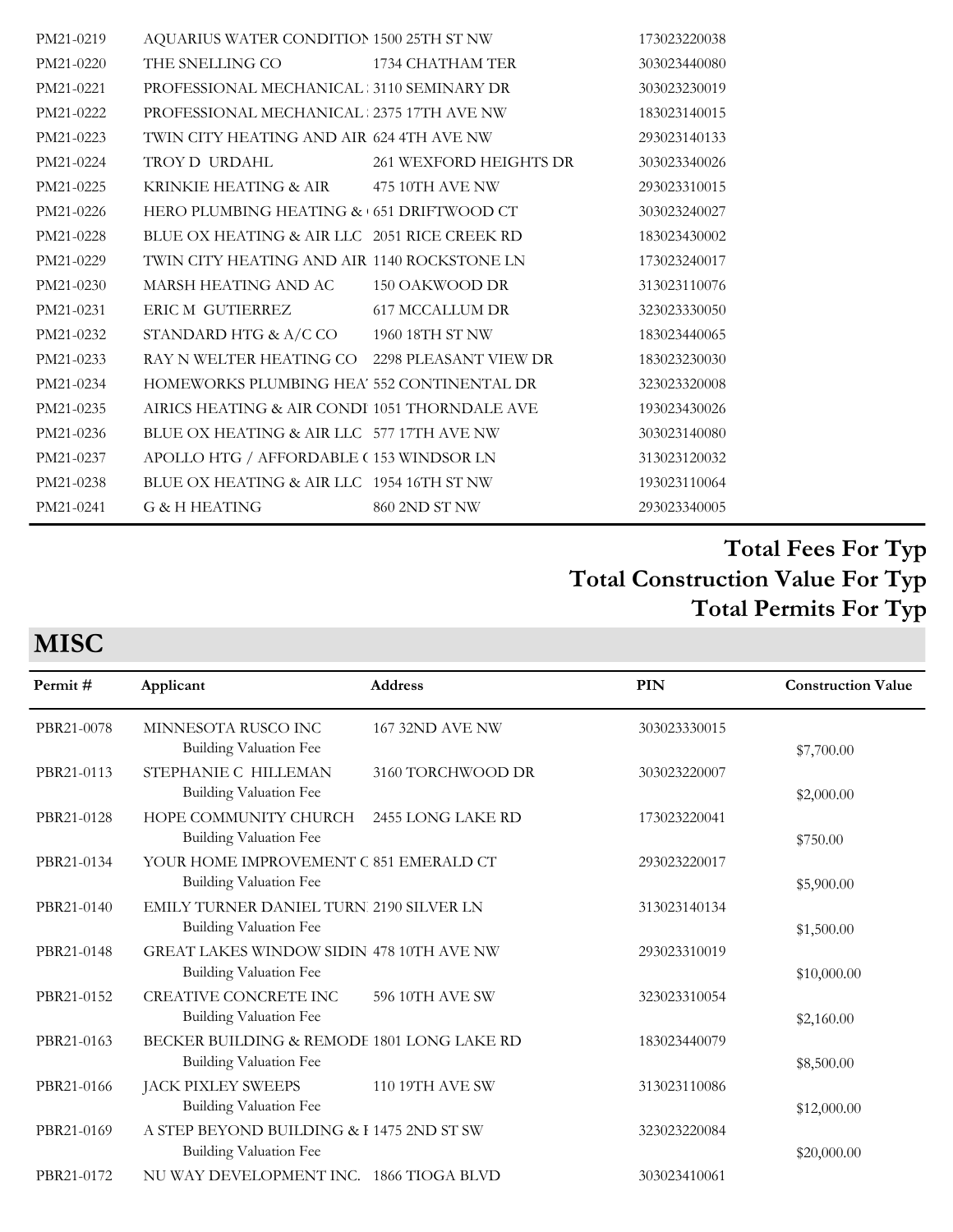|            | Building Valuation Fee                    |                 |              | \$5,000.00 |
|------------|-------------------------------------------|-----------------|--------------|------------|
| PBR21-0181 | CC CONCRETE                               | 681 INCA LN     | 303023140049 |            |
|            | BUILDING VALUATION FEE                    |                 |              | \$2,100.00 |
| PBR21-0182 | SMC Construction LLC                      | 521 10TH AVE NW | 293023240113 |            |
|            | Building Valuation Fee                    |                 |              | \$7,676.00 |
| PF21-0042  | VIKING AUTOMATIC SPRINKLI 1411 1ST AVE NW |                 | 213023230007 |            |

# **MISCELLANEOUS**

| Permit #   | Applicant                                        | <b>Address</b>       | PIN          | <b>Construction Value</b> |
|------------|--------------------------------------------------|----------------------|--------------|---------------------------|
| PBR21-0175 | DORAN SPECIAL PROJECTS<br>Building Valuation Fee | 475 OLD HWY 8 NW     | 293023420038 | \$16,000.00               |
| PP21-0149  | BLAYLOCK PLUMBING CO                             | 475 OLD HIGHWAY 8 NW | 293023420004 |                           |

### **Total Construction Value For Typ Total Fees For Typ Total Permits For Typ**

**OFP**

| Permit#     | Applicant                               | <b>Address</b>   | <b>PIN</b>   | <b>Construction Value</b> |
|-------------|-----------------------------------------|------------------|--------------|---------------------------|
|             |                                         |                  |              |                           |
| POFP20-0028 | AARON A BODURTHA                        | 59 WINDSOR CT    | 313023120086 |                           |
| POFP20-0043 | KATHLEEN M BORCHERT                     | 2200 ERIN CT     | 183023130039 |                           |
| POFP21-0028 | TENZIN GAWA                             | 1144 HIGHVIEW DR | 193023440058 |                           |
| POFP21-0029 | LOWELL C BRUTLAG                        | 1476 18TH AVE NW | 193023140081 |                           |
| POFP21-0032 | PULTE HOMES OF MINNESOTA 624 VILLAGE DR |                  | 293023130203 |                           |

### **Total Construction Value For Typ Total Fees For Typ Total Permits For Typ**

### **PLUMBING**

| Permit#   | Applicant                                   | <b>Address</b>         | PIN          | <b>Construction Value</b> |
|-----------|---------------------------------------------|------------------------|--------------|---------------------------|
| PP21-0091 | MINNESOTA RUSCO INC                         | <b>167 32ND AVE NW</b> | 303023330015 |                           |
| PP21-0152 | CROWN DRAIN CLEANING SER 486 ROLLS RD       |                        | 323023320092 |                           |
| PP21-0154 | YOUR HOME IMPROVEMENT C 851 EMERALD CT      |                        | 293023220017 |                           |
| PP21-0155 | CITIES 1 PLUMBING AND HEAT 1655 18TH AVE NW |                        | 193023110092 |                           |
| PP21-0157 | NOWTHEN PLUMBING INC                        | 3020 RICE CREEK TER    | 183023230004 |                           |
| PP21-0158 | NATHAN H ANDERSON                           | 1420 15TH ST NW        | 203023230048 |                           |
| PP21-0162 | EASCO PLUMING & HEATING I 1452 15TH ST NW   |                        | 203023230049 |                           |
| PP21-0163 | MINNESOTA RUSCO INC                         | 598 YANKTON COLLEGE LN | 303023230037 |                           |
| PP21-0167 | <b>CENTER POINT PLUMBING</b>                | 1061 2ND ST NW         | 293023340046 |                           |
| PP21-0169 | ROTO ROOTER                                 | 3043 INNSBRUCK DR      | 193023320041 |                           |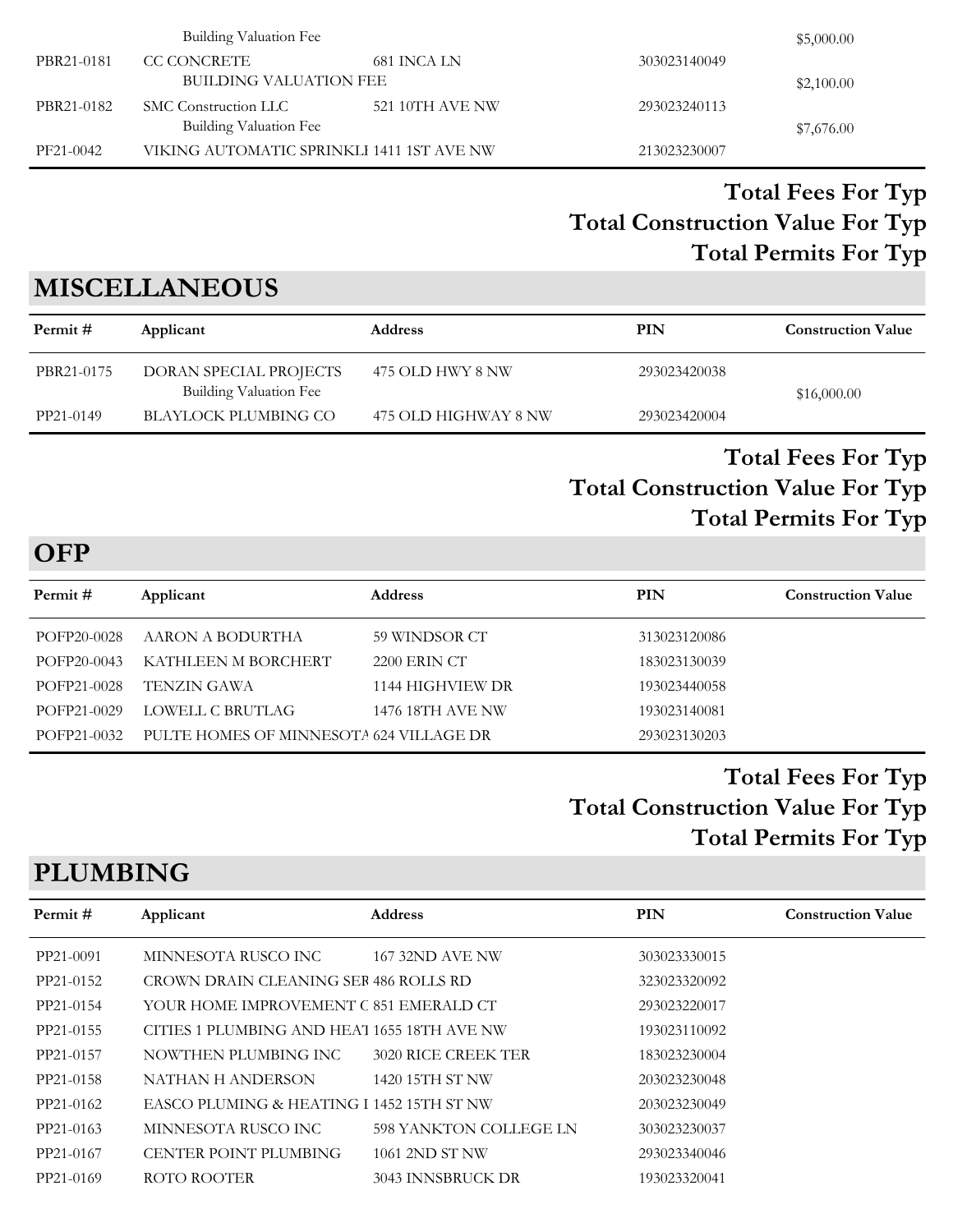| PP21-0170 | POLAR PLUMBING                           | 2130 MISSISSIPPI CIR | 183023420016 |
|-----------|------------------------------------------|----------------------|--------------|
| PP21-0171 | CHRIS BURKHARDT PLUMBINC 1475 2ND ST SW  |                      | 323023220084 |
| PP21-0172 | TRUE SERVICE PLUMBING                    | 1866 TIOGA BLVD      | 303023410061 |
| PP21-0173 | RR GILPIN PLUMBING                       | 691 SEARLES ST       | 203023130049 |
| PP21-0174 | HERO PLUMBING HEATING & 651 DRIFTWOOD CT |                      | 303023240027 |
| PP21-0175 | PALADIN PLUMBING                         | 153 WINDSOR LN       | 313023120032 |
| PP21-0176 | PIPERIGHT PLUMBING                       | 160 OAKWOOD DR SW    | 313023110049 |

# **RESIDENTIAL**

| Permit#   | Applicant                                  | Address                    | PIN          | <b>Construction Value</b> |
|-----------|--------------------------------------------|----------------------------|--------------|---------------------------|
| PE21-0175 | <b>CORY SWINGEN</b>                        | 721 2ND AVE NW             | 293023110079 |                           |
| PE21-0179 | KY-DAN ELECTRIC INC                        | 486 ROLLS RD               | 323023320092 |                           |
| PE21-0208 | D R ELECTRIC LLC                           | 440 OLD HIGHWAY 8 SW       | 323023310016 |                           |
| PE21-0214 | SPARK ELECTRIC                             | 1935 HAINES AVE            | 313023110045 |                           |
| PE21-0224 | <b>GV HEATING AND AIR</b>                  | 1400 LONG LAKE RD          | 193023140112 |                           |
| PE21-0227 | SPARK ELECTRIC                             | <b>251 15TH AVE NW</b>     | 293023330047 |                           |
| PE21-0236 | SPARK ELECTRIC                             | 3010 SEMINARY DR           | 303023230016 |                           |
| PE21-0237 | SPARK ELECTRIC                             | <b>128 NEW BRIGHTON RD</b> | 333023220055 |                           |
| PE21-0238 | POWERHOUSE ELECTRIC                        | 2217 HERITAGE LN           | 303023430048 |                           |
| PE21-0239 | SPARK ELECTRIC                             | 1337 MISSISSIPPI ST        | 173023320026 |                           |
| PE21-0240 | HARRISON ELECTRIC INC                      | 576 RIVIERA DR             | 323023320039 |                           |
| PE21-0244 | SUBURBAN ELECTRIC                          | 360 WYNDHAM CIR E          | 303023310021 |                           |
| PE21-0245 | SPARK ELECTRIC                             | 2430 LONG LAKE RD          | 183023110094 |                           |
| PE21-0246 | SUBURBAN ELECTRIC                          | 2692 13TH TER NW           | 193023310020 |                           |
| PE21-0248 | Gloria L Borjon Valenzuela                 | 533 4TH AVE NW             | 293023140095 |                           |
| PE21-0249 | EARLYBIRD ELECTRIC                         | 1745 CEDAR DR              | 183023110071 |                           |
| PE21-0251 | DAVID M EICHERS                            | 1330 COUNTY ROAD D W       | 323023330119 |                           |
| PE21-0252 | HOME ENERGY CENTER                         | 1693 PENINSULA DR          | 203023220040 |                           |
| PE21-0253 | ATLANTIC ELECTRIC LLC                      | 1352 OLD HWY 8 NW          | 203023410067 |                           |
| PE21-0254 | SPARK ELECTRIC                             | 1209 PECKS WOODS DR        | 193023330163 |                           |
| PE21-0255 | BROTHERS ELECTRIC CO                       | 1330 COUNTY ROAD D W       | 323023330119 |                           |
| PE21-0259 | THE ELECTRICAL CONNECTIO 1801 LONG LAKE RD |                            | 183023440079 |                           |
| PE21-0260 | GENZ RYAN PLUMBING & HEA 2215 INCA LN      |                            | 303023420036 |                           |
| PE21-0262 | K LEE ELECTRIC LLC                         | 1452 15TH ST NW            | 203023230049 |                           |
| PE21-0263 | ELECTRIC CITY CORPORATION 103 15TH AVE NW  |                            | 293023330035 |                           |
| PE21-0265 | BONFE'S PLUMBING, HEATING 780 1ST AVE NW   |                            | 293023110110 |                           |
| PE21-0266 | NORDEAST ELECTRIC INC 1081 2ND ST NW       |                            | 293023340045 |                           |
| PE21-0267 | RANDY'S ELECTRIC                           | 2327 WALNUT CT N           | 183023230074 |                           |
| PE21-0268 | EARLYBIRD ELECTRIC                         | 1359 27TH AVE NW           | 193023310074 |                           |
| PE21-0269 | CREEKSIDE ELECTRIC LLC                     | 1546 16TH TER NW           | 203023220025 |                           |
| PE21-0270 | COLE'S ELECTRIC INC                        | 1759 VALERIE LN            | 193023220038 |                           |
| PE21-0271 | POWERHOUSE ELECTRIC                        | 1810 26TH AVE NW           | 183023340034 |                           |
|           |                                            |                            |              |                           |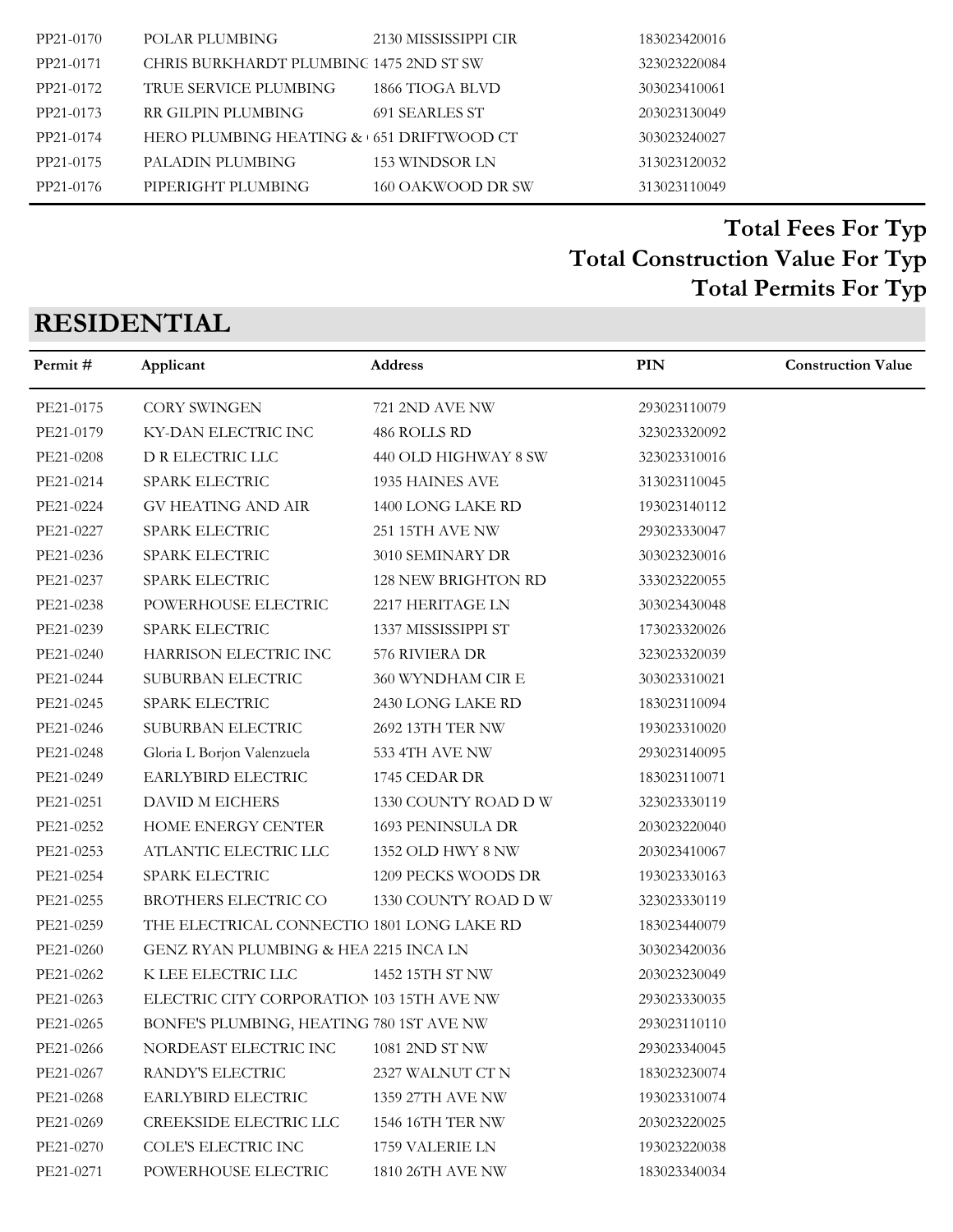| PE21-0272 | EARLYBIRD ELECTRIC                             | 1745 CEDAR DR      | 183023110071 |
|-----------|------------------------------------------------|--------------------|--------------|
| PE21-0273 | CURRENT ELECTRIC SYSTEMS 1122 27TH AVE NW      |                    | 193023340034 |
| PE21-0274 | EARLYBIRD ELECTRIC                             | 747 REDWOOD LN     | 303023210010 |
| PE21-0275 | SCOTT FREER ELECTRIC INC                       | 44 19TH AVE SW     | 313023110095 |
| PE21-0276 | R & D ELECTRIC                                 | 721 3RD AVE NW     | 293023110065 |
| PE21-0277 | POWERHOUSE ELECTRIC                            | 552 CONTINENTAL DR | 323023320008 |
| PE21-0278 | BRYAN BERG ELECTRIC                            | 1475 2ND ST SW     | 323023220084 |
| PE21-0281 | HUNT ELECTRIC CORPORATIO 1158 PIKE LAKE DR     |                    | 193023440029 |
| PE21-0282 | HUNT ELECTRIC CORPORATIO 2370 PLEASANT VIEW DR |                    | 183023230033 |
| PE21-0283 | HUNT ELECTRIC CORPORATIO 460 14TH ST NW        |                    | 203023140026 |
| PE21-0284 | HUNT ELECTRIC CORPORATIO 15 19TH AVE SW        |                    | 313023110111 |
| PE21-0285 | HUNT ELECTRIC CORPORATIO 1396 OLD HWY 8 NW     |                    | 203023140060 |
| PE21-0286 | HUNT ELECTRIC CORPORATIO 1499 12TH TER NW      |                    | 203023320055 |
| PE21-0287 | EARLYBIRD ELECTRIC                             | 1711 ROXANNA LN    | 193023220018 |
|           |                                                |                    |              |

# **ROOFING**

| Permit#   | Applicant                                                                  | <b>Address</b>        | PIN          | <b>Construction Value</b> |
|-----------|----------------------------------------------------------------------------|-----------------------|--------------|---------------------------|
| PB21-0176 | ROOSTER EXTERIORS<br><b>Building Valuation Fee</b>                         | 1733 ALTON RD         | 303023440098 | \$17,000.00               |
| PB21-0179 | <b>BISON BUILDERS INC</b><br><b>Building Valuation Fee</b>                 | <b>541 5TH AVE NW</b> | 293023140134 | \$4,000.00                |
| PB21-0180 | RICKS ROOFING AND SIDING 1396 PIKE LAKE DR<br>Building Valuation Fee       |                       | 193023410048 | \$10,000.00               |
| PB21-0184 | PRECISION EXTERIORS RESTO. 701 EMERALD DR<br><b>Building Valuation Fee</b> |                       | 293023220011 | \$18,000.00               |
| PB21-0185 | WALKER ROOFING CO INC<br><b>Building Valuation Fee</b>                     | 1775 ROXANNA LN       | 193023220022 | \$13,740.00               |
| PB21-0189 | RESULTS CONTRACTING<br><b>Building Valuation Fee</b>                       | 542 4TH AVE NW        | 293023140075 | \$13,041.28               |
| PB21-0193 | HOFFMAN WEBER CONSTRUCT 1301 7TH ST SW<br>Building Valuation Fee           |                       | 323023330097 | \$10,799.00               |
| PB21-0194 | QUARVE CONTRACTING INC<br><b>Building Valuation Fee</b>                    | 113 WINDSOR CT        | 313023120074 | \$4,500.00                |
| PB21-0196 | QUARVE CONTRACTING INC<br>Building Valuation Fee                           | 114 WINDSOR CT        | 313023120075 | \$4,500.00                |
| PB21-0197 | NORTHERN SKY LIGHTS CONS 566 4TH AVE NW<br>Building Valuation Fee          |                       | 293023140073 | \$10,000.00               |
| PB21-0198 | ASHCO EXTERIORS INC<br>Building Valuation Fee                              | 514 OLD HIGHWAY 8 SW  | 323023310001 | \$19,000.00               |
| PB21-0199 | ROOSTER EXTERIORS<br>Building Valuation Fee                                | 1760 COUNTY ROAD E W  | 303023440101 | \$13,000.00               |
| PB21-0204 | BAYPORT ROOFING AND SIDII 130 3RD AVE SE<br>Building Valuation Fee         |                       | 333023220042 | \$4,830.00                |
| PB21-0207 | <b>ROOFS RUS</b><br><b>Building Valuation Fee</b>                          | 1295 BRIGHTON SQ      | 193023420148 | \$7,087.00                |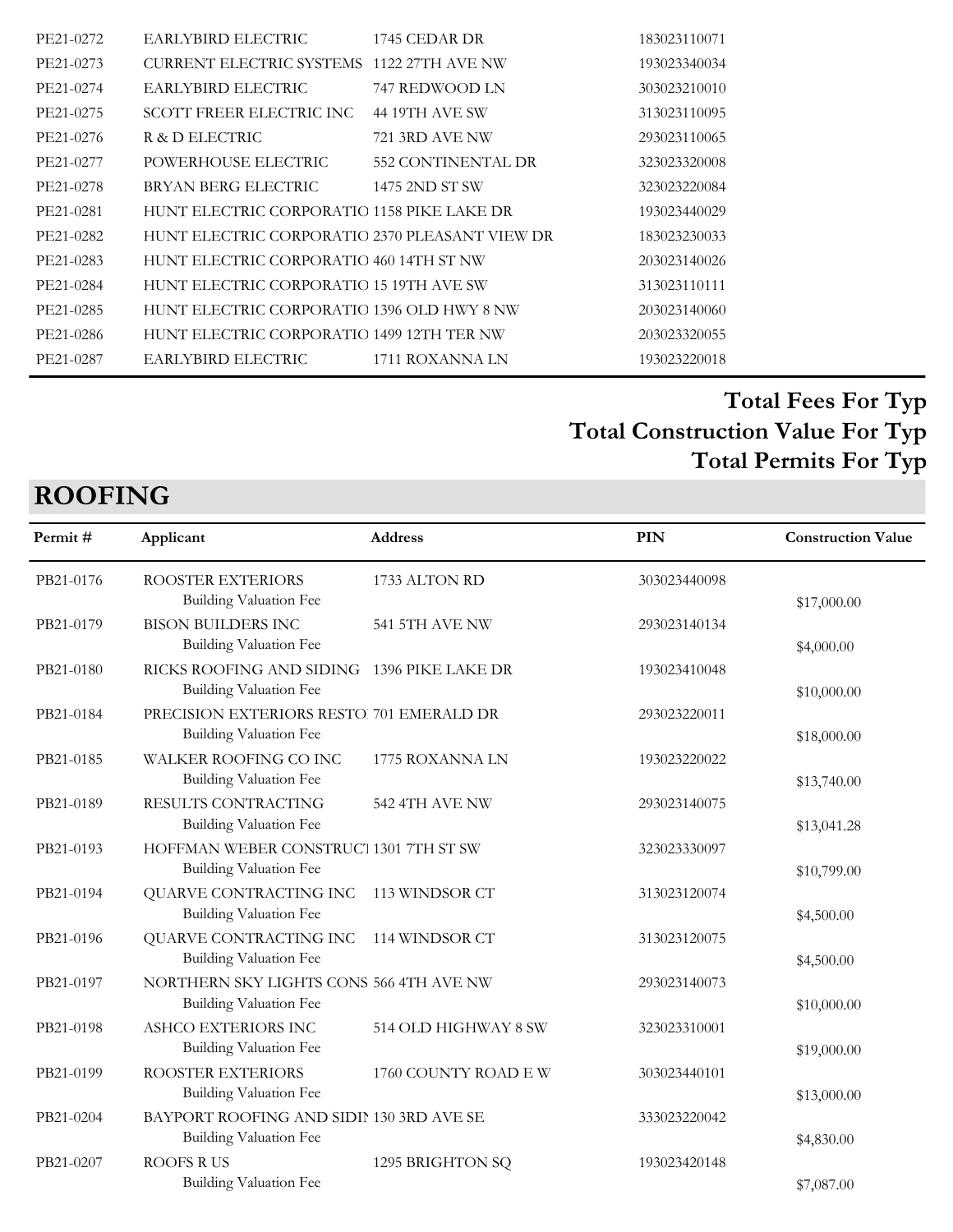| PB21-0209  | ERC CONSTRUCTION INC<br>Building Valuation Fee | 1171 ROCKSTONE LN      | 173023240010 |             |
|------------|------------------------------------------------|------------------------|--------------|-------------|
| PB21-0210  | RESULTS CONTRACTING                            | 633 4TH AVE NW         | 293023140046 | \$6,500.00  |
|            | Building Valuation Fee                         |                        |              | \$11,592.07 |
| PB21-0213  | JTR Roofing Inc                                | 639 9TH AVE NW         | 293023240011 |             |
|            | Building Valuation Fee                         |                        |              | \$7,500.00  |
| PB21-0217  | RESULTS CONTRACTING                            | <b>227 15TH AVE NW</b> | 293023330045 |             |
|            | Building Valuation Fee                         |                        |              | \$13,902.16 |
| PB21-0218  | T&J CONSTRUCTION LLC                           | <b>251 14TH AVE NW</b> | 293023330016 |             |
|            | Building Valuation Fee                         |                        |              | \$36,500.00 |
| PB21-0220  | HOFFMAN WEBER CONSTRUCT 2001 PALMER DR         |                        | 193023420020 |             |
|            | Building Valuation Fee                         |                        |              | \$8,023.00  |
| PBR21-0173 | <b>ROYALY REMODELERS</b>                       | 717 1ST ST SW          | 323023120007 |             |
|            | Building Valuation Fee                         |                        |              | \$44,780.00 |

### **ROOFING/SIDING**

| Permit#   | Applicant                                               | <b>Address</b>    | PIN          | <b>Construction Value</b> |
|-----------|---------------------------------------------------------|-------------------|--------------|---------------------------|
| PB21-0203 | UNITED CONTRACTORS INC<br><b>Building Valuation Fee</b> | 1687 LONG LAKE RD | 203023220020 | \$3,000.00                |
| PB21-0215 | <b>APPLE EXTERIORS</b><br>Building Valuation Fee        | 2258 3RD ST NW    | 303023420103 | \$20,000.00               |
| PB21-0219 | THE WINDOW STORE INC<br>Building Valuation Fee          | 78 14TH AVE SW    | 323023220025 | \$10,000.00               |

### **Total Construction Value For Typ Total Fees For Typ Total Permits For Typ**

# **SAINT ANTHONY**

| Permit #   | Applicant                   | <b>Address</b>         | PIN           | <b>Construction Value</b> |
|------------|-----------------------------|------------------------|---------------|---------------------------|
| PSA21-0056 | UNIVERSAL SERVICES INC.     | <b>SA REVIEWS 2021</b> | 9999999999999 |                           |
| PSA21-0058 | UNIVERSAL SERVICES INC.     | <b>SA REVIEWS 2021</b> | 9999999999999 |                           |
| PSA21-0059 | UNIVERSAL SERVICES INC.     | <b>SA REVIEWS 2021</b> | 9999999999999 |                           |
| PSA21-0061 | <b>CITY OF NEW BRIGHTON</b> | <b>SA REVIEWS 2021</b> | 9999999999999 |                           |
| PSA21-0062 | <b>CITY OF NEW BRIGHTON</b> | <b>SA REVIEWS 2021</b> | 9999999999999 |                           |
| PSA21-0063 | <b>CITY OF NEW BRIGHTON</b> | <b>SA REVIEWS 2021</b> | 9999999999999 |                           |
| PSA21-0064 | <b>CITY OF NEW BRIGHTON</b> | <b>SA REVIEWS 2021</b> | 9999999999999 |                           |
| PSA21-0065 | CITY OF NEW BRIGHTON        | <b>SA REVIEWS 2021</b> | 9999999999999 |                           |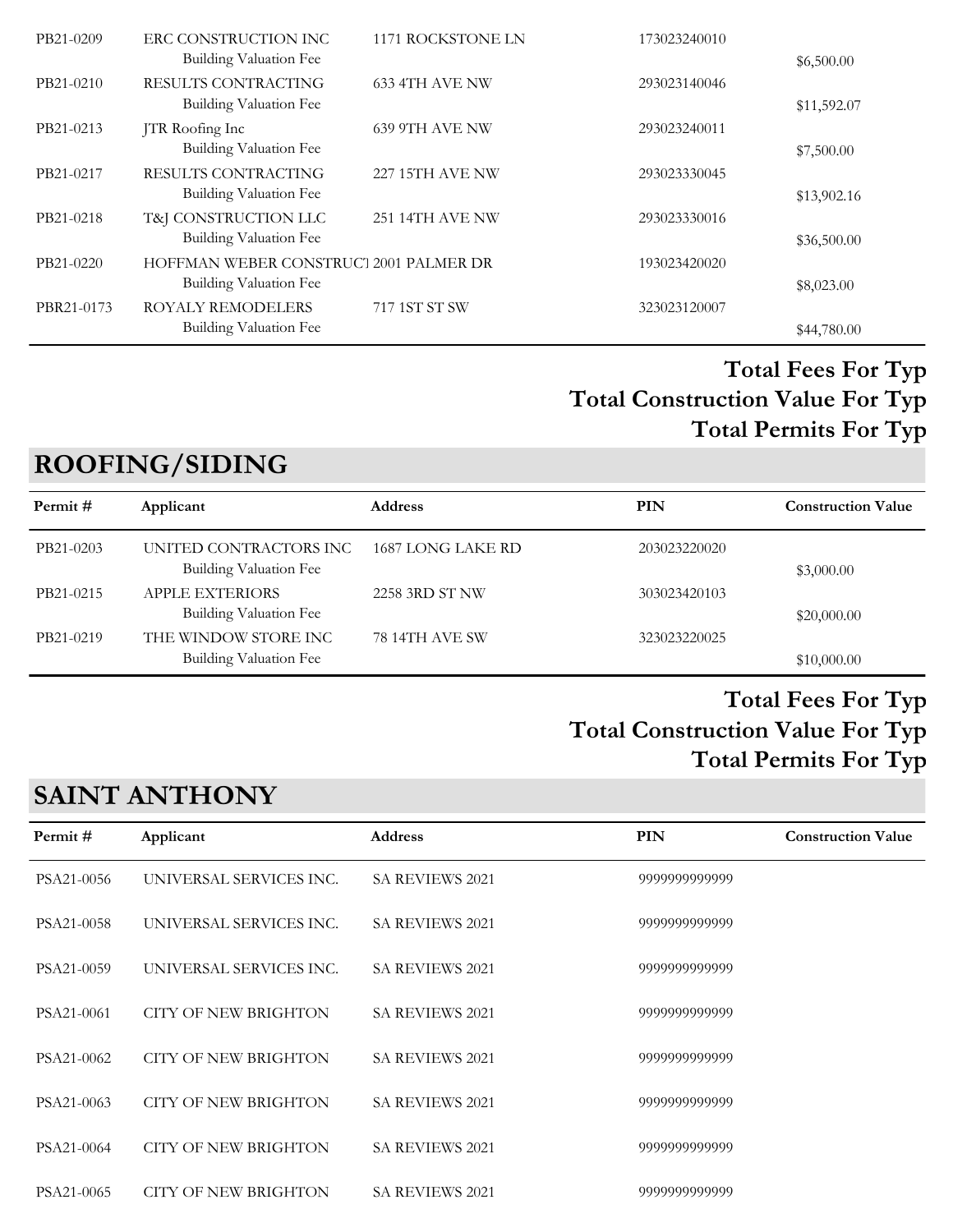| PSA21-0066 | CITY OF NEW BRIGHTON        | <b>SA REVIEWS 2021</b> | 9999999999999 |
|------------|-----------------------------|------------------------|---------------|
| PSA21-0067 | CITY OF NEW BRIGHTON        | <b>SA REVIEWS 2021</b> | 9999999999999 |
| PSA21-0068 | CITY OF NEW BRIGHTON        | <b>SA REVIEWS 2021</b> | 9999999999999 |
| PSA21-0069 | <b>CITY OF NEW BRIGHTON</b> | <b>SA REVIEWS 2021</b> | 9999999999999 |
| PSA21-0070 | <b>CITY OF NEW BRIGHTON</b> | <b>SA REVIEWS 2021</b> | 9999999999999 |
| PSA21-0071 | CITY OF NEW BRIGHTON        | <b>SA REVIEWS 2021</b> | 9999999999999 |
| PSA21-0073 | CITY OF NEW BRIGHTON        | <b>SA REVIEWS 2021</b> | 9999999999999 |
| PSA21-0074 | CITY OF NEW BRIGHTON        | <b>SA REVIEWS 2021</b> | 9999999999999 |

### **SEWER & WATER**

| Permit #   | Applicant                                 | <b>Address</b>    | PIN          | <b>Construction Value</b> |
|------------|-------------------------------------------|-------------------|--------------|---------------------------|
| PSW21-0017 | A-Z UNDERGROUND                           | 299 OAKWOOD DR    | 313023140095 |                           |
| PSW21-0018 | ROTO ROOTER                               | 3043 INNSBRUCK DR | 193023320041 |                           |
| PSW21-0019 | HERO PLUMBING HEATING & 640 19TH AVE NW   |                   | 303023140028 |                           |
| PSW21-0020 | DEANS PROFESSIONAL PLUMB 1804 15TH AVE NW |                   | 173023330028 |                           |
|            |                                           |                   |              |                           |

### **Total Construction Value For Typ Total Fees For Typ Total Permits For Typ**

### **SHORT TERM RENTAL**

| Permit #    | Applicant    | <b>Address</b>    | PIN          | <b>Construction Value</b>                                                              |
|-------------|--------------|-------------------|--------------|----------------------------------------------------------------------------------------|
| PSTR21-0001 | RANJAN DUMRA | 2182 LAKEBROOK DR | 173023320020 |                                                                                        |
|             |              |                   | $T \cdot 10$ | <b>Total Fees For Typ</b><br>$\mathbf{H}$<br>$\mathbf{1}$ $\mathbf{1}$<br>$\mathbf{E}$ |

# **Total Construction Value For Typ Total Permits For Typ**

# **SIDING**

| Applicant                     | <b>Address</b>    | PIN                                       | <b>Construction Value</b> |
|-------------------------------|-------------------|-------------------------------------------|---------------------------|
| <b>Building Valuation Fee</b> |                   | 303023310013                              | \$33,960.00               |
| VOYAGER SIDING INC            | 1045 PIKE LAKE DR | 193023440012                              |                           |
|                               |                   | MINNESOTA EXTERIORS INC 350 WYNDHAM CIR W |                           |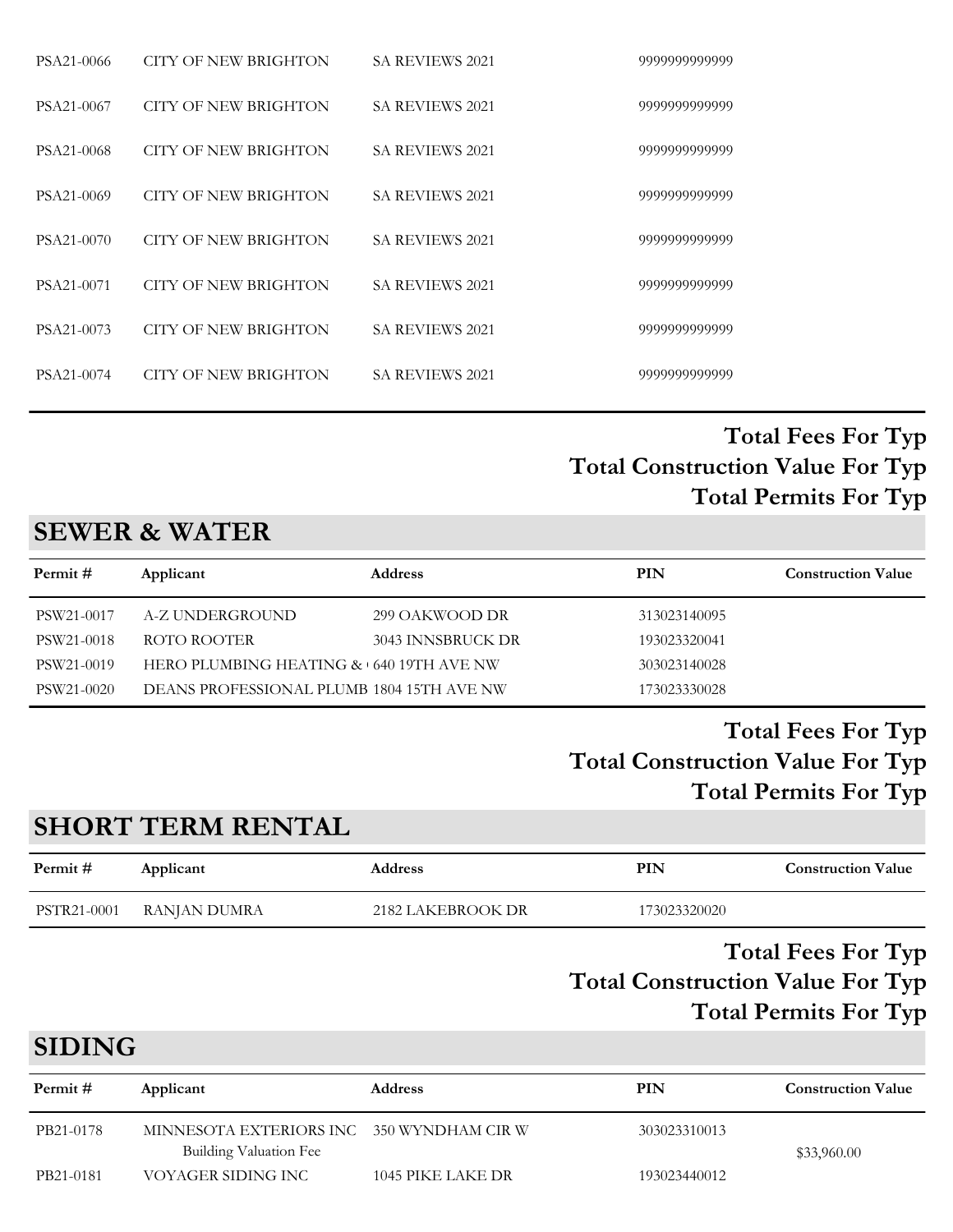|           | Building Valuation Fee                   |              | \$19,300.00 |
|-----------|------------------------------------------|--------------|-------------|
| PB21-0188 | SMITH COLE STUCCO AND STC 830 8TH AVE NW | 293023210007 |             |
|           | Building Valuation Fee                   |              | \$2,450.00  |
| PB21-0192 | MAX ROEMHILD CONSTRUCTI 1253 16TH AVE NW | 203023320050 |             |
|           | Building Valuation Fee                   |              | \$13,585.00 |

### **SIGN PERMANENT**

| Permit #     | Applicant                                                  | <b>Address</b> | <b>PIN</b>   | <b>Construction Value</b> |
|--------------|------------------------------------------------------------|----------------|--------------|---------------------------|
| PSIGN20-0030 | IMAGINALITY DESIGNS                                        | 701 8TH AVE NW | 293023130021 |                           |
|              | PSIGN21-0005 INSTALL THIS SIGN & AWNING 601 CAMPUS DR      |                | 323023420019 |                           |
| PSIGN21-0007 | SPECTRUM SIGN SYSTEMS INC 575 OLD HIGHWAY 8 SW             |                | 323023420020 |                           |
| PSIGN21-0008 | SPECTRUM SIGN SYSTEMS INC 550 COUNTY ROAD D W              |                | 323023430013 |                           |
|              | PSIGN21-0011 SPECTRUM SIGN SYSTEMS INC 510 COUNTY ROAD D W |                | 323023430011 |                           |

# **Total Construction Value For Typ Total Fees For Typ Total Permits For Typ**

# **SIGN TEMPORARY**

| Permit #     | Applicant                                        | <b>Address</b> | PIN          | <b>Construction Value</b> |
|--------------|--------------------------------------------------|----------------|--------------|---------------------------|
| PSIGN21-0009 | RENAISSANCE FIREWORKS INC 2120 SILVER LAKE RD NW |                | 183023310088 |                           |

#### **Total Construction Value For Typ Total Fees For Typ Total Permits For Typ**

# **SOLAR**

| Permit #   | Applicant            | <b>Address</b>        | PIN          | <b>Construction Value</b> |
|------------|----------------------|-----------------------|--------------|---------------------------|
| PBR21-0159 | POWERFULLY GREEN LLC | 784 SILVER LAKE RD NW | 303023210002 |                           |
| PE21-0250  | POWERFULLY GREEN LLC | 784 SILVER LAKE RD NW | 303023210002 |                           |

#### **Total Construction Value For Typ Total Fees For Typ Total Permits For Typ**

# **TENTS/CANOPIES/FIREWORKS**

| Permit #  | Applicant                                        | <b>Address</b>     | PIN          | <b>Construction Value</b> |
|-----------|--------------------------------------------------|--------------------|--------------|---------------------------|
| PF21-0023 | TNT FIREWORKS                                    | 2600 RICE CREEK RD | 183023310061 |                           |
| PF21-0038 | TNT FIREWORKS                                    | 2600 RICE CREEK RD | 183023310061 |                           |
| PF21-0041 | RENAISSANCE FIREWORKS INC 2120 SILVER LAKE RD NW |                    | 183023310088 |                           |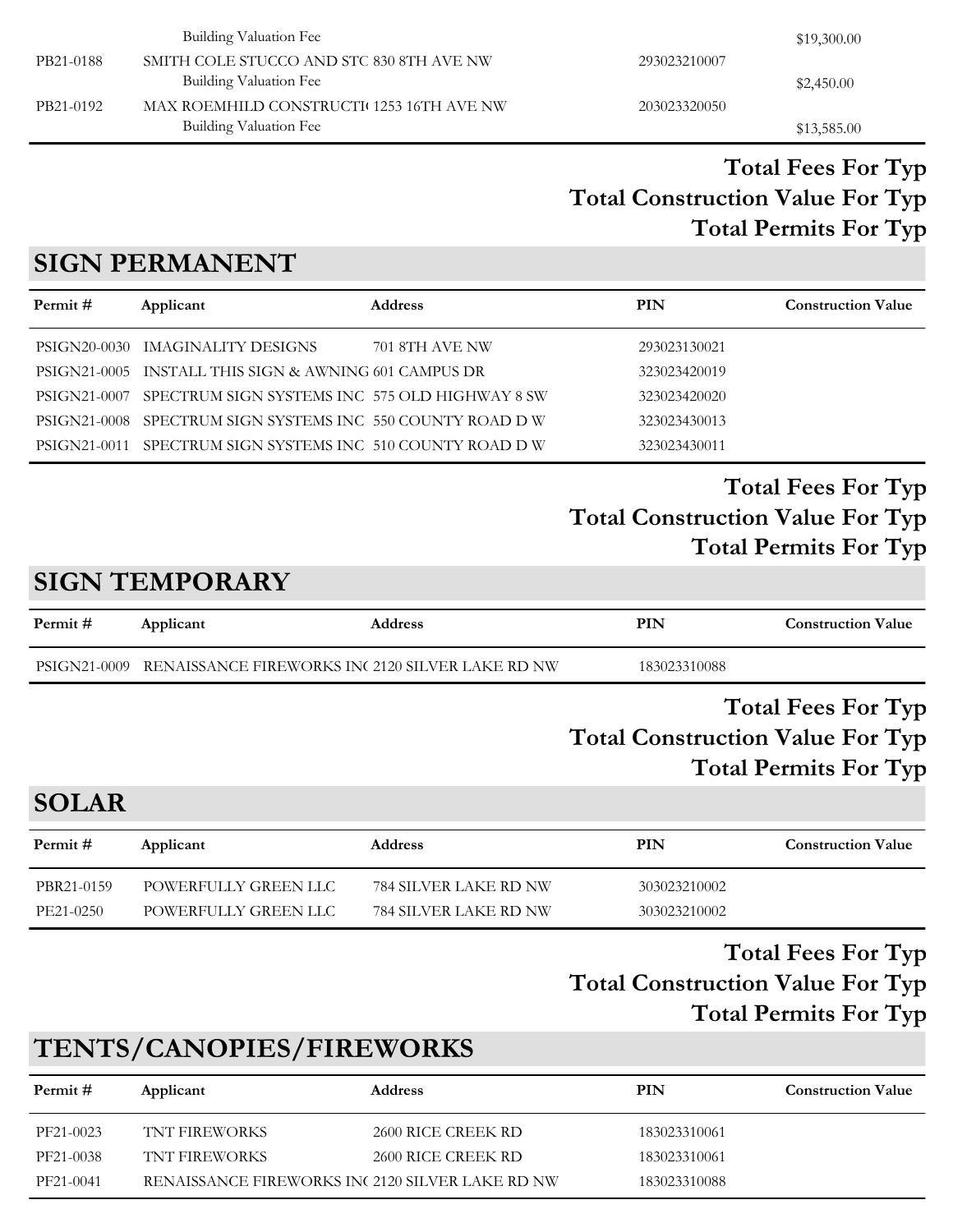### **Water Heater**

| Permit#   | Applicant | <b>Address</b>                             | PIN          | <b>Construction Value</b> |
|-----------|-----------|--------------------------------------------|--------------|---------------------------|
| PP18-0192 |           | APPLIANCE CONNECTIONS IN 1388 PIKE LAKE DR | 193023410049 |                           |
|           |           |                                            |              |                           |

### **Total Construction Value For Typ Total Fees For Typ Total Permits For Typ**

# **WATER HEATER**

| Permit#   | Applicant                                     | <b>Address</b>          | <b>PIN</b>   | <b>Construction Value</b> |
|-----------|-----------------------------------------------|-------------------------|--------------|---------------------------|
| PP21-0150 | MIKE NYBO PLUMBING AND H 490 OLD HIGHWAY 8 SW |                         | 323023310006 |                           |
| PP21-0151 | URBAN PINE PLUMBING & ME(225 1ST AVE SE)      |                         | 333023230091 |                           |
| PP21-0153 | DEANS PROFESSIONAL PLUMB 2315 THORNDALE AVE   |                         | 183023130009 |                           |
| PP21-0156 | ROTO ROOTER                                   | 500 5TH AVE NW #100     | 293023130059 |                           |
| PP21-0159 | BONFE'S PLUMBING, HEATING 133 WINDSOR CT      |                         | 313023120113 |                           |
| PP21-0160 | WARNERS STELLIAN CO INC                       | 450 15TH AVE SW         | 323023320082 |                           |
| PP21-0161 | WARNERS STELLIAN CO INC                       | 450 15TH AVE SW         | 323023320082 |                           |
| PP21-0165 | <b>ECOWATER</b>                               | <b>1928 29TH AVE NW</b> | 183023330006 |                           |
| PP21-0166 | GUPTIL CONTRACTING INC                        | 2260 TIOGA BLVD         | 303023420072 |                           |
| PP21-0168 | WATER HEATERS NOW INC                         | 1517 14TH AVE NW        | 203023230007 |                           |

### **Total Construction Value For Typ Total Fees For Typ Total Permits For Typ**

# **WINDOWS/DOORS**

| Permit#   | Applicant                                                           | <b>Address</b>    | PIN          | <b>Construction Value</b> |
|-----------|---------------------------------------------------------------------|-------------------|--------------|---------------------------|
| PB21-0177 | MINNESOTA EXTERIORS INC<br>Building Valuation Fee                   | 350 WYNDHAM CIR W | 303023310013 | \$4,783.00                |
| PB21-0182 | MINNESOTA RESTORATION CC 2407 MOUNDS AVE<br>Building Valuation Fee  |                   | 183023420065 | \$4,483.09                |
| PB21-0186 | TWIN CITY HOME REMODELIN 1573 29TH AVE NW<br>Building Valuation Fee |                   | 193023240025 | \$1,600.00                |
| PB21-0190 | WINDOW CONCEPTS OF MN IN 1184 12TH AVE NW<br>Building Valuation Fee |                   | 203023330028 | \$4,319.00                |
| PB21-0195 | WINDOW WORLD TWIN CITIES 675 3RD AVE NW<br>Building Valuation Fee   |                   | 293023140031 | \$6,596.00                |
| PB21-0200 | RENEWAL BY ANDERSEN LLC 66 16TH AVE SW<br>Building Valuation Fee    |                   | 313023110011 | \$23,887.00               |
| PB21-0201 | RENEWAL BY ANDERSEN LLC 804 12TH AVE NW<br>Building Valuation Fee   |                   | 293023210042 | \$31,704.00               |